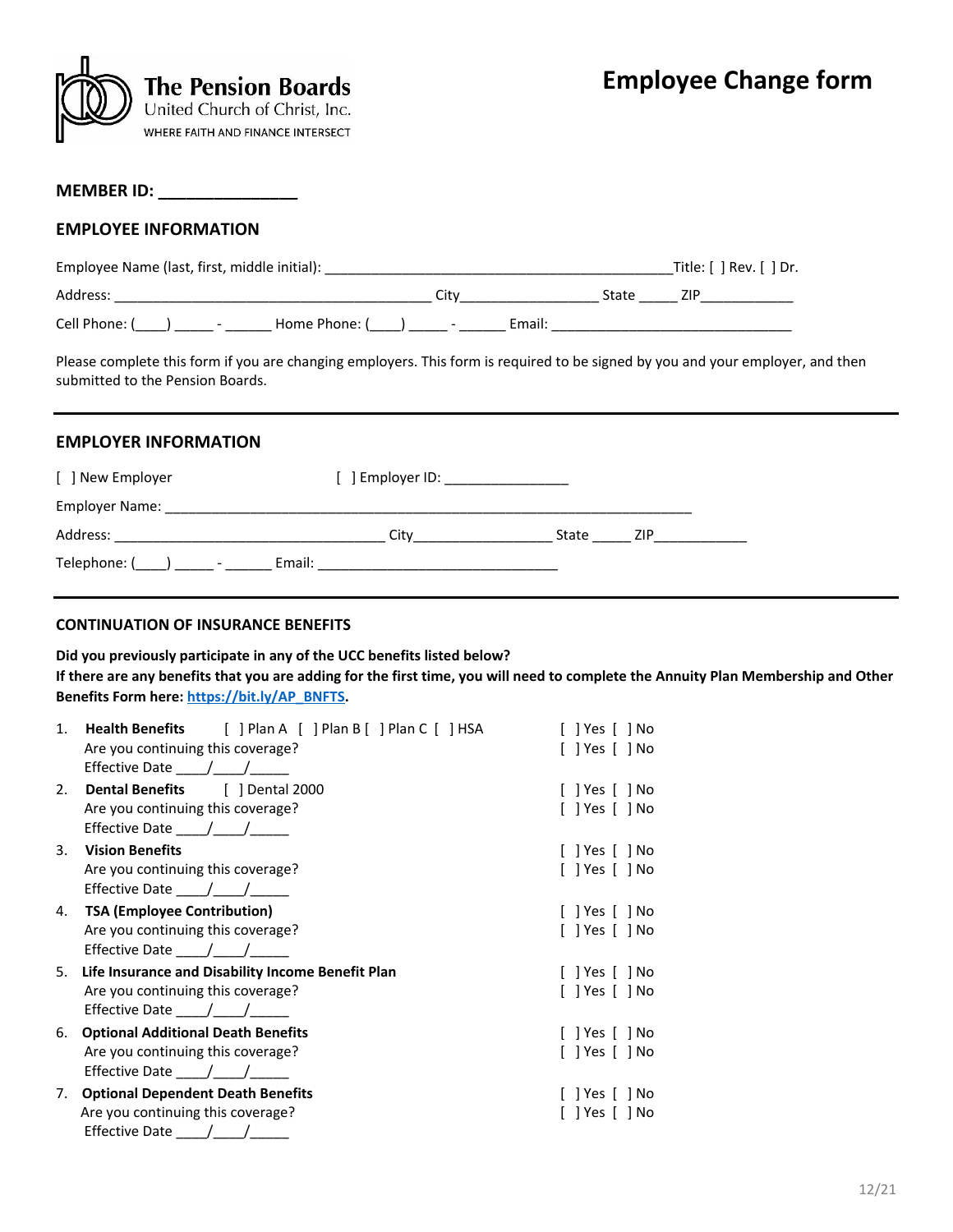# **COMPENSATION/SALARY INFORMATION**

|                                                                                                                                                                                            | Salary Effective Date: (and a sale of the sale of the sale of the same set of the same set of the sale of the s              |
|--------------------------------------------------------------------------------------------------------------------------------------------------------------------------------------------|------------------------------------------------------------------------------------------------------------------------------|
| Annual Cash Salary: \$ _________________                                                                                                                                                   |                                                                                                                              |
| Annual Housing Allowance: \$                                                                                                                                                               |                                                                                                                              |
| Annual Cash plus Housing Allowance: \$ __________________                                                                                                                                  |                                                                                                                              |
|                                                                                                                                                                                            |                                                                                                                              |
|                                                                                                                                                                                            | Please note: Any changes to salary will be entered on the first day of the month following the Salary Effective Date.        |
|                                                                                                                                                                                            |                                                                                                                              |
| <b>PENSION DUES CONTRIBUTION</b>                                                                                                                                                           | Please note: Any changes to contribution amounts will be entered on the first day of the month following the Effective Date. |
| $\%$<br><b>Employer Contribution:</b>                                                                                                                                                      | Effective Date: $\frac{1}{\sqrt{2\pi}}$                                                                                      |
| *Per payroll deduction                                                                                                                                                                     |                                                                                                                              |
| Employee Pre-Tax Salary Reduction*: _________ % or \$_________ Effective Date: ____/ ____/ _________                                                                                       |                                                                                                                              |
| Employee After-Tax Salary Reduction*: ________ % or \$________ Effective Date: ____/ ____/ ________                                                                                        |                                                                                                                              |
| *PAYROLL DEDUCTIONS - EMPLOYEE ELECTIONS                                                                                                                                                   |                                                                                                                              |
| <b>Compensation Frequency</b><br>[ ] Monthly (12 paychecks per year) [ ] Twice monthly (24 paychecks per year)<br>[ ] Bi-Weekly (26 paychecks per year) [ ] Weekly (52 paychecks per year) |                                                                                                                              |

### *Contribution Limits for 2022*

The IRS allows a maximum contribution on a yearly basis that depends on your salary. The maximum limits can be found on our website at www.pbucc.org.

# **INVESTMENT ALLOCATIONS**

Information about our funds are available online.

|                |                                                        | Sustainable | Bond | Equity | Stable | Global         | <b>TAD</b> | <b>TAD</b> | <b>TAD</b> | <b>TAD</b> | <b>TAD</b> | <b>TAD</b> | <b>Fund</b> |
|----------------|--------------------------------------------------------|-------------|------|--------|--------|----------------|------------|------------|------------|------------|------------|------------|-------------|
|                |                                                        | Balanced    | Fund | Fund   | Value  | Sustainability | Fund       | Fund       | Fund       | Fund       | Fund       | Fund       | percentage  |
|                |                                                        | Fund        |      |        | Fund   | Index Fund     | 2025       | 2030       | 2035       | 2040       | 2045       | 2050       | must total  |
|                |                                                        |             |      |        |        |                |            |            |            |            |            |            | 100%        |
|                | Allocation of Future Contributions (5% increments)     |             |      |        |        |                |            |            |            |            |            |            |             |
| $\mathbf{1}$   | Employer                                               |             |      |        |        |                |            |            |            |            |            |            | Total:      |
|                | Contributions                                          | %           | %    | %      | %      | %              | %          | %          | %          | %          | %          | %          | %           |
|                |                                                        |             |      |        |        |                |            |            |            |            |            |            |             |
| $\overline{2}$ | Employee TSA                                           |             |      |        |        |                |            |            |            |            |            |            | Total:      |
|                | and After-Tax                                          | %           | %    | $\%$   | %      | %              | %          | $\%$       | %          | %          | %          | %          | %           |
|                |                                                        |             |      |        |        |                |            |            |            |            |            |            |             |
|                | Reallocation of Current Balances (1% increments below) |             |      |        |        |                |            |            |            |            |            |            |             |
| 3              | Employer                                               |             |      |        |        |                |            |            |            |            |            |            | Total:      |
|                | Contributions                                          | %           |      |        |        |                |            |            |            |            |            |            |             |
|                |                                                        |             | %    | %      | %      | %              | %          | %          | %          | %          | %          |            | %           |
|                |                                                        |             |      |        |        |                |            |            |            |            |            |            |             |
| 4              | Employee TSA                                           |             |      |        |        |                |            |            |            |            |            |            | Total:      |
|                | and After-Tax                                          |             |      |        |        |                |            |            |            |            |            |            |             |
|                |                                                        | %           | %    | %      | %      | %              | %          | %          | %          | %          | %          |            | %           |
|                |                                                        |             |      |        |        |                |            |            |            |            |            |            |             |